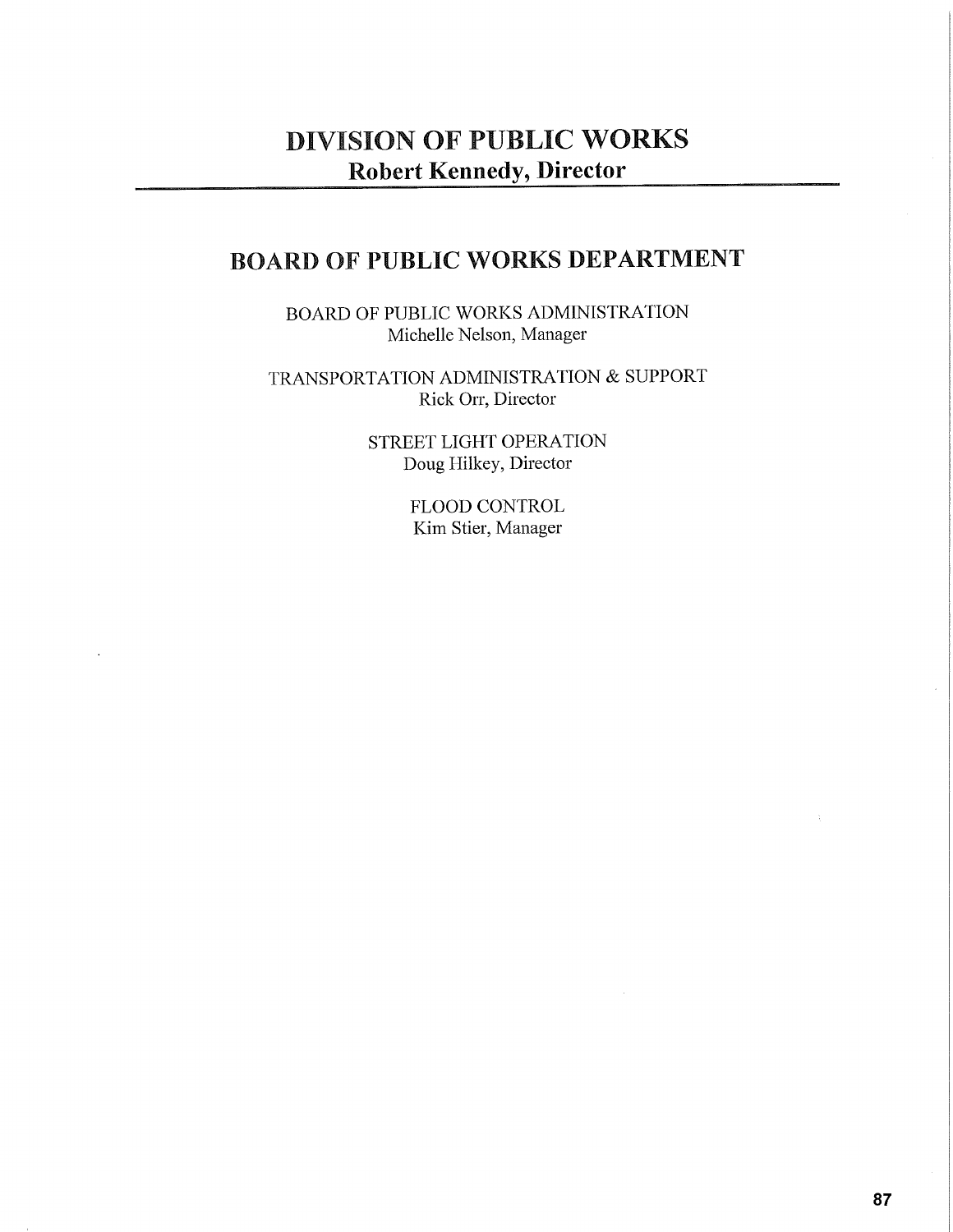## **DIVISION OF PUBLIC WORKS**

The City of Fort Wayne, Indiana Division of Public Works provides essential services that are an important part of our citizens' daily lives along with providing vital support to neighborhoods, businesses, and economic development projects.

The Public Works departments maintain and improve the city's systems for transportation; street and traffic lighting; leaf collection, street sweeping, snow and ice control; flood fighting and control; greenway trails, solid waste and recycling; and the city's fleet.

The division encompasses the

- Office of the Director
- Board of Public Works Administration\Barrett Law
- Transportation Administration & Support
- Traffic Engineering
- Transportation & Street Light Engineering
- Street Project Management
- Street Department
- Flood Control
- Solid Waste & Recycling
- Fleet Management
- Greenway Trails

Together, we strive to provide exceptional services, advocate, develop, and maintain a strong transportation infrastructure and solid waste recycling/disposal system for our community. Funding for these departments and their projects comes from a variety of sources, including the General Fund, state gasoline taxes, and County Economic Development Income Taxes (CEDIT).

#### **Goals and Objectives**

- 1. Annual adoption of priorities for street, curb, sidewalk, traffic, street lighting and related infrastructure improvement projects.
- 2. Increase opportunities for citizen input into project selection and prioritization.
- 3. Increase the efficiency and effectiveness of all departments. Use performance measures to evaluate efficiency and effectiveness.
- 4. Apply Six Sigma and other Total Quality Management approaches to Public Works services.
- 5. Provide convenient and effective solid waste removal services. Promote recycling and composting efforts to preserve land fill space in Allen County.
- 6 . Enhance the use of Innovative Technology such as GIS in developing Public Works services.
- 7 . Enhance opportunities for employee development and training.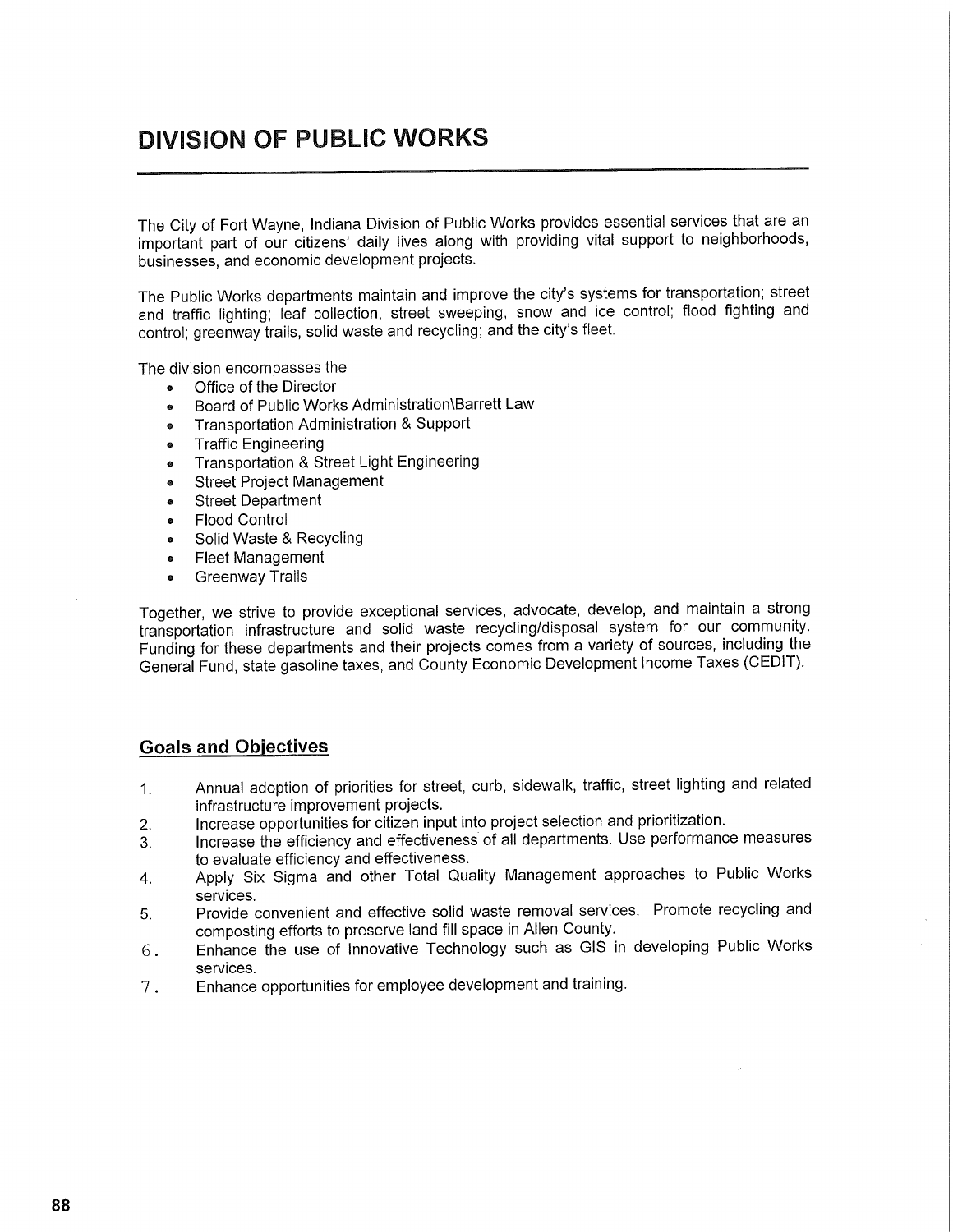## **BOARD OF PUBLIC WORKS DEPARTMENT**

### **Mission Statement**

Our mission is to provide excellent customer service to our internal and external stakeholders. We strive to offer open, equitable, and efficient services. The Board of Public Works is accountable and committed to its customers and community, embracing change and continuous improvement.

It is the responsibility of the Board Members and Board of Public Works staff to ensure that all statue requirements are met in the contract bid process and that awarded contracts are fulfilled effectively and equitably. The Board of Public Works staff provides the necessary support in monitoring of all capital and emergency construction contracts, professional services agreements, purchase agreements and all other related documentation requiring Board approval for the City of Fort Wayne.

Another key function of the Board of Public Works office is to oversee the Barrett Law program. Barrett Law is a City-administrated loan program available to residents needing funding to pay for capital improvements over a long-term basis.

## **Goals and Objectives**

- To respond to the citizens' need for reliable infrastructure and public services in a cost efficient and quality conscious manner.
- To assist citizens in accessing and utilizing Barrett Law funding for Public Works and Utilities capital and CEDIT infrastructure projects.
- To assist our internal and external stakeholders in the processing and approval of various documentation by the Board of Public Works.
- To provide property assessment records for various title companies and the general public
- To provide public information services to the general public as needed
- To provide notary public services for internal and external customers as needed
- To maintain all public records pertaining to various Public Works and Utilities projects
- To distribute bid specifications for various Public Works and Utilities projects
- To provide assistance to various contractors and consultants as they bid on and obtain Public Works and Utilities projects
- To provide clerical support to the Board of Public Works and the Board of Stormwater Management
- To assist in the selection and prioritization of Neighborhood CEDIT projects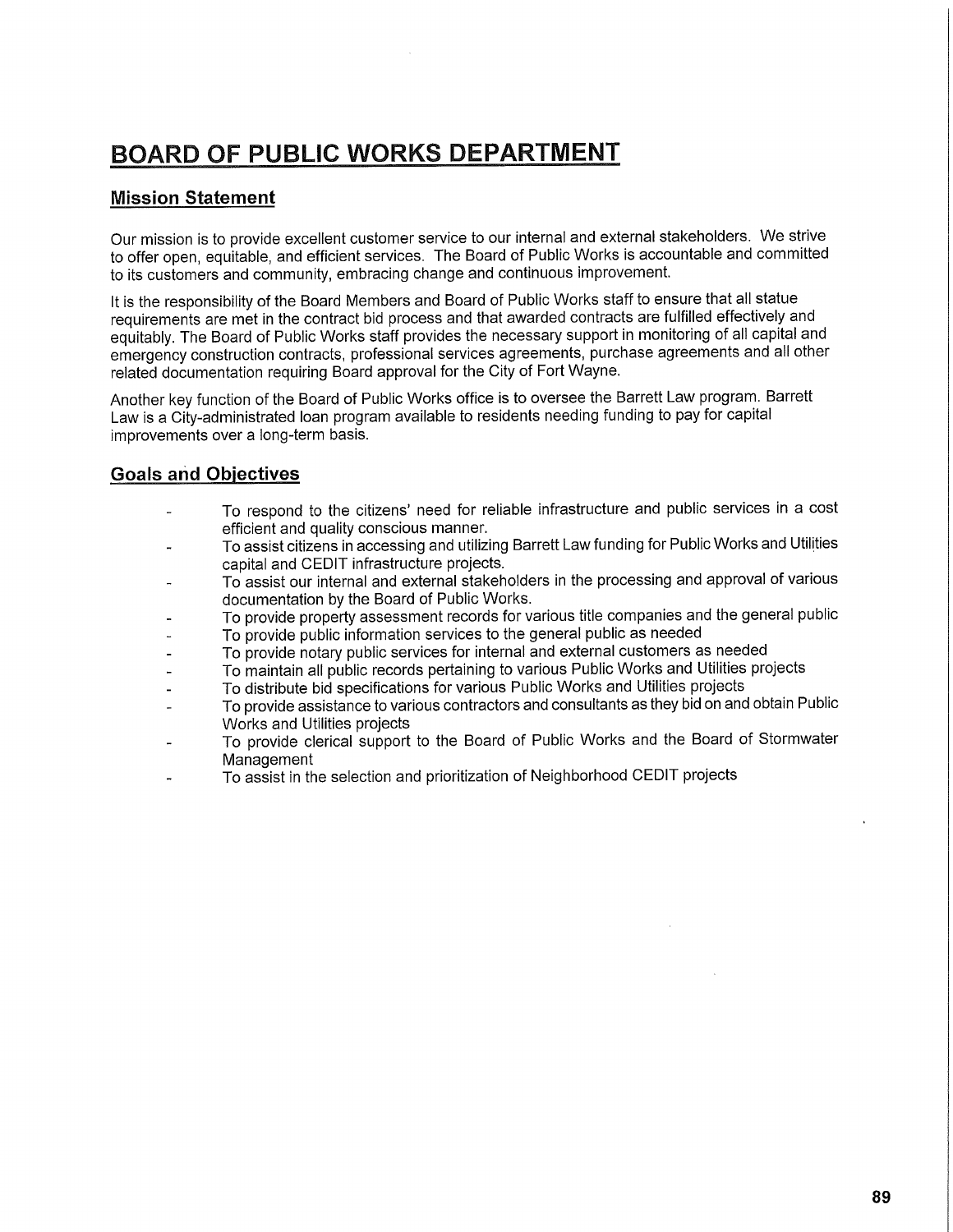## **FLOOD CONTROL**

### **Mission Statement**

The mission of the Flood Control Department is to ensure that property damage due to flooding is minimal by the continual monitoring of the early flood warning system ensuring that it is operational; upgrading our flood fighting strategies; maintaining our 14 plus miles of flood protection structures; and buying properties in the floodplain mitigating flood damages and creating storage for flood waters.

### **Goals and Objectives**

#### **• Fort Wayne/Allen County Flood Control Project**

As our flood control structures age; withstand significant flooding; and complying with the Army Corps of Engineers more rigid standards, keeping maintenance costs at a minimum will be a challenge in the coming years. Our department has and will continue to use smaller experienced contractors to repair/rehabilitate the flood control structures. This will allow us to effectively preserve and maintain our structures for the protection of Fort Wayne residents and keep maintenance costs at a minimum.

#### **• Federal Grants**

Flood Control continues to oversee the administration of three approved federal grants to acquire and demolish residential and commercial properties and remove them from the floodplain/floodway. Flood Control is nearly complete in acquiring properties in the Junk Ditch and St. Mary's River area. Goal is always to look for federal funding opportunities.

#### **9 Community Rating System Program**

The goal of the Federal CRS Program is to encourage, by the use of flood insurance premium adjustments, Fort Wayne outreach activities beyond those required by the NFIP, saving citizens 10% a year on flood insurance premiums.

#### **» Upgraded Early Flood Warning System**

The Flood Control Department expanded its early flood warning system from 16 to 32 sites. The data from this system is critical to the National Weather Service for flood watches, warnings and crest predictions during a flood. This system was designed to be used by other City Departments, outside agencies and smaller communities in this area. Flood Control has budgeted to maintain the 32 sites to continue communicating as designed and for additional sensors to be added to the system for its expanded use.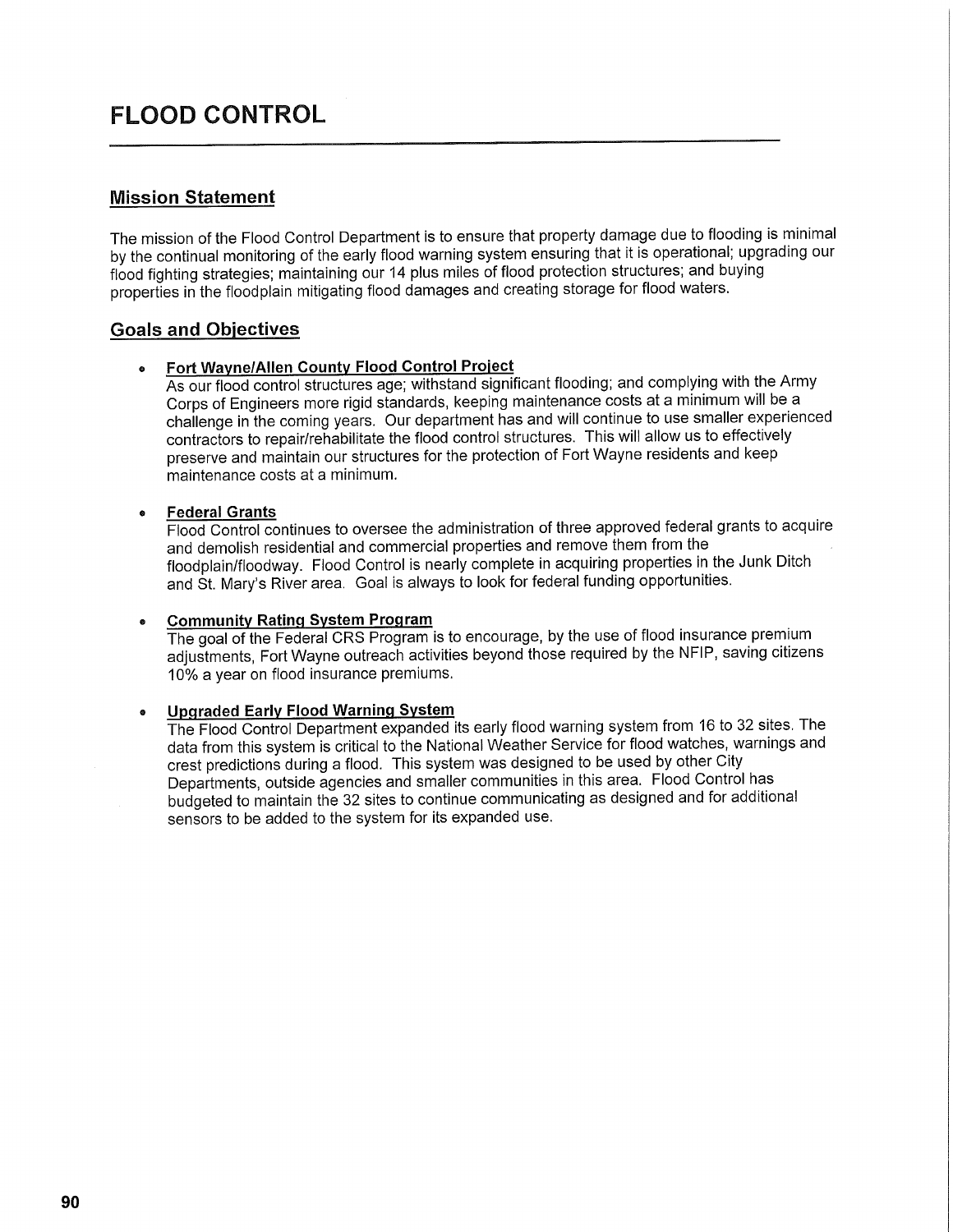# **STREET LIGHT OPERATIONS**

### **Mission Statement**

Street Light Operations is responsible for providing sufficient illumination to aid in safe and efficient movement of pedestrian and motorized traffic during the evening and night time hours, using the latest technology in design, installation and maintenance.

### **Goals and Objectives**

- 1) To design, construct and maintain the existing street lighting facilities for the citizens of Fort Wayne.
- 2) Continue pole identification program by installing tags on all street lighting facilities to aid in maintenance work.
- 3) Convert incandescent series circuit street lighting systems to high pressure sodium street lighting<br>systems.
- systGms. 4) In 2007 the Hansen Management System was instituted allowing the Dept to better track
- work processes and inventory.<br>Replacement of concrete lighting poles in areas where we have noted deterioration.
- $\frac{5}{5}$  replacement of concrete lighting poles in areas with older (15 years or  $\epsilon_{\text{infinite}}$  incorporate enhanced high pressure sodium lamps, in areas with or more) light or more  $\epsilon_{\text{infinite}}$
- Continue to find ways to decrease energy consumption by use of new technology. LED lighting is on  $7)$ the forefront as we attempt to reach this goal.

|                                  | 2011   | 2012          | 2013            | 2014      |
|----------------------------------|--------|---------------|-----------------|-----------|
| Indicators                       | Actual | <b>Actual</b> | <b>Estimate</b> | Projected |
| Street Light Bulb Replacement    | 3,066  | 2,385         | 2,500           | 2,600     |
| <b>Street Light Fixture</b>      | 322    | 351           | 360             | 370       |
| New Street Lights                | 173    | 189           | 200             | 220       |
| <b>Total Street Lights</b>       | 33,813 | 33,931        | 34,200          | 34,400    |
| <b>Accident Repairs</b>          | 144    | 156           | 160             | 170       |
| Identification Tags Installed    | 192    | 195           | 197             | 200       |
| Light Orders, Board Orders       | 16     | 18            | 20              | 20        |
| Utility Locates                  | 6,497  | 6,879         | 6,900           | 6,910     |
| <b>Emergency Utility Locates</b> | 278    | 248           | 300             | 255       |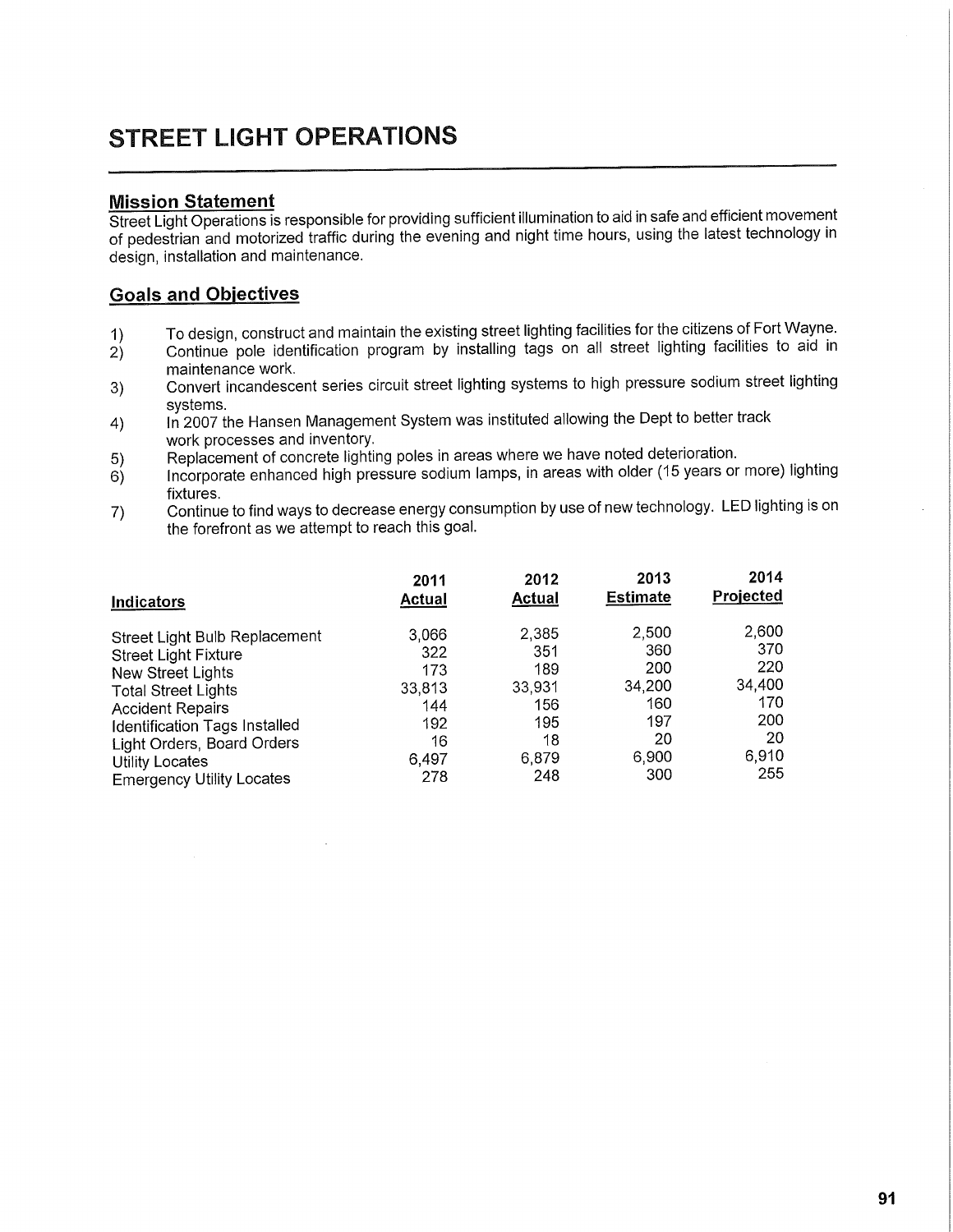## **TRANSPORTATION ADMINISTRATION & SUPPORT**

The functions of this group are varied, and generally fall within three department subsets: a surveying-drafting-inspection group; a permit and plan review group; and an administrativeclerical group.

Department staff provides surveying, drafting, and inspection services necessary for the successful completion of street, curb, and sidewalk projects. Employees in this group also assess and report on pavement condition in order to maintain and update our pavement management system.

Other employees in this department are responsible for fielding a variety of other customer service requests, responses, and interactions. These responsibilities include permit functions; plan review of developer projects; investigation and reporting functions; data base maintenance activities; blueprint reproduction services; right of way acquisition functions; and general customer service activities.

Department personnel also provide financial management, budgeting, purchasing, payroll, and clerical support services needed within the Transportation division.

#### **Objectives:**

- provide surveying, drafting, and inspection services to insure adherence to specifications, to insure contract compliance, and to facilitate completion of neighborhood capital projects
- maintain and update the Pavement Management System, in compliance with GASB 34 reporting requirements
- respond to all citizens requests falling within our jurisdiction

Department personnel respond to citizen requests such as removing vegetation obstructions, policing construction sites, enforcing sign restrictions, requiring snow removal, investigating reported hazards and infrastructure failures, assisting with locating property lines, determining project feasibility, and a variety of other requests. For 2012, 1,271 requests were documented and closed. This activity required 1755 inspections.

• insure that all excavations in the rights-of-way are properly restored

Staff closely monitors the permit restoration process to try and insure that cuts are permanently restored within a timely fashion. During 2012, 2632 permits were issued, and 5857 inspections were performed. Sales of excavation permits totaled \$297,381.

• insure that all non-City funded construction occurring in the rights-of-way adheres to City engineering standards and specifications

The department issues drive approach permits, sidewalk permits, and parking lot permits, to insure that City standards are followed. Multiple Inspections are performed during the permit review process, during construction, and upon completion. During 2012, 269 permits were issued, and permit receipts totaled \$21,030. During 2012, 559 inspections were performed for these types of permits.

• insure that temporary restrictions and/or street closures are properly barricaded with appropriate warning signs and traffic control devices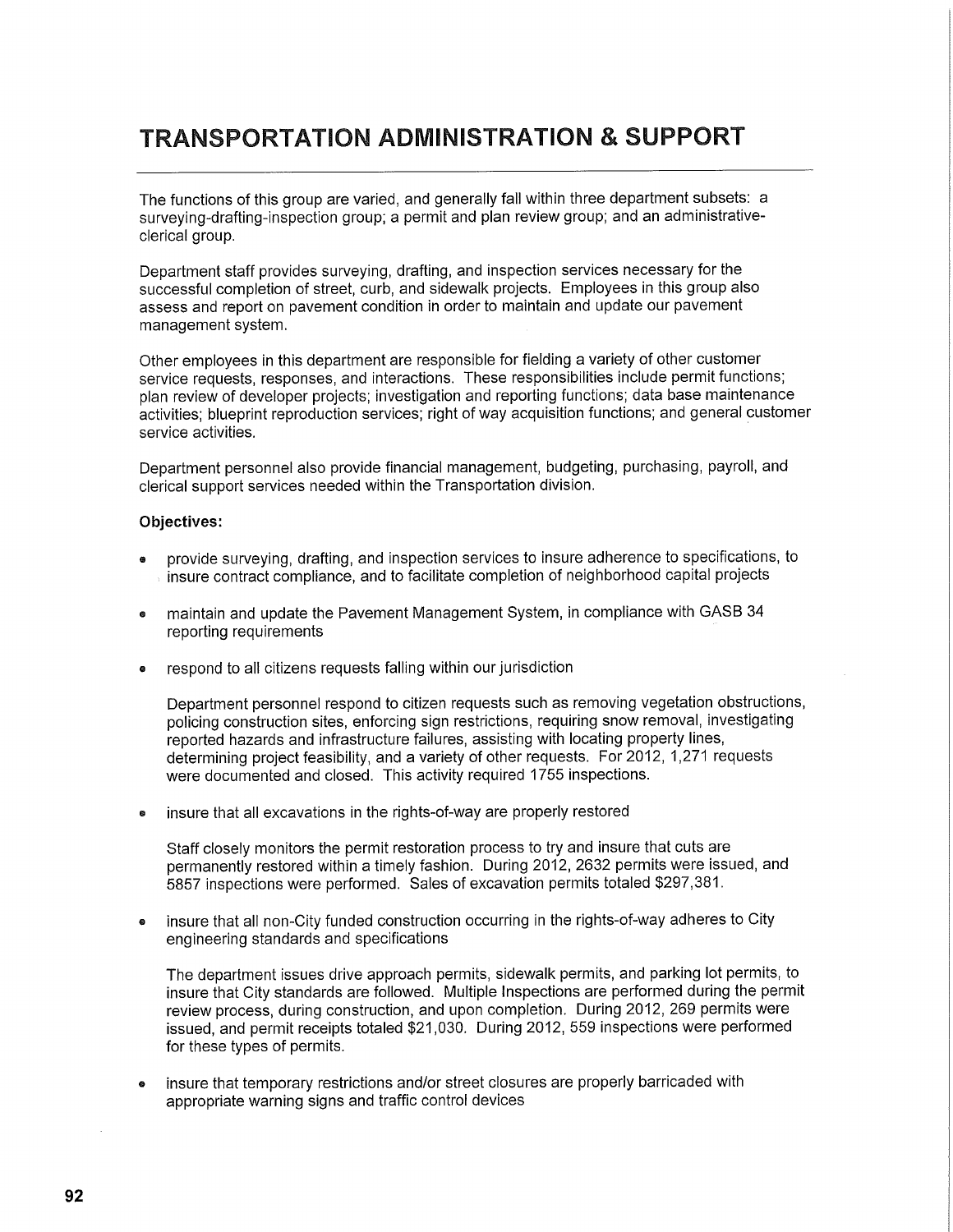These permits are used to insure that proper and safe signing occurs whenever an obstruction is present within the traveled way. For 2012 491 permits were issued, and permit receipts equaled \$28,849. For 2012, 238 inspections were performed for this type of permit.

facilitate project planning by providing meaningful, appropriate, and accurate financial data to public works decision makers and insure that the project bidding process, requisition process, and project close-out process follows established procedures and guidelines

Major funds, budgets, and programs tracked include the MVH fund, LR&S fund, CEDIT fund, infrastructure bond funds, neighborhood capital improvement funds, and federal highway grant funds. Department staff provide clerical and administrative support for a host of activities relating to transportation capital improvements.

Timely perform necessary right of way acquisitions in advance of planned construction so as to not delay anticipated construction commencement dates

Notable projects that required significant acquisition efforts included the Safe Routes to School project; Covington Rd trail project; Covington/Dicke intersection project; Johnny Appleseed trail project; and Maplecrest, Lake to State road improvement project.

timely process all construction project payables and receivables

Department staff strives to have vendors paid within 30 days of the vendor's invoice date, including mailing time. During 2012, 688 pay vouchers were processed totaling \$11,198,878 in payments. Vendors received checks within 30 days of their invoice dates 90% of the time. The average length of time from invoice date until vendor receipt of payment was 20 days. The median number of days from invoice date until vendor receipt of payment was 16 days.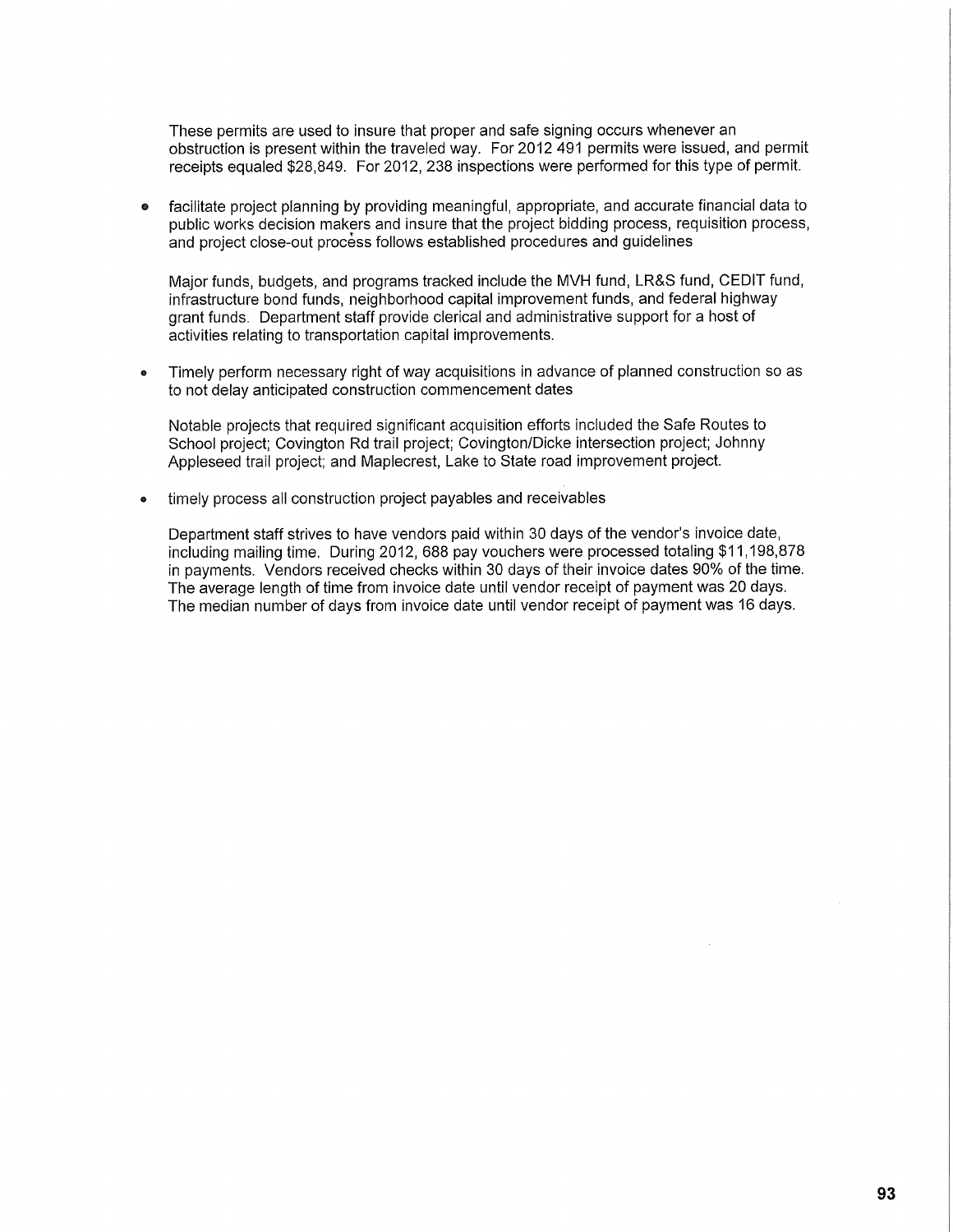## PUBLIC WORKS Dept # 0006 2014 BUDGET COMPARISON

|                                        | 2012<br><b>ACTUAL</b>   | 2013 ACTUAL<br><b>THRU</b><br>30-Jun-2013 | 2013 REVISED<br><b>BUDGET</b> | 2014<br><b>SUBMITTED</b> | \$ INCREASE<br>(DECREASE)<br><b>FROM 2013</b><br><b>REVISED</b> | % CHANGE<br><b>FROM 2013 REV</b><br>TO 2014 |
|----------------------------------------|-------------------------|-------------------------------------------|-------------------------------|--------------------------|-----------------------------------------------------------------|---------------------------------------------|
| 5111 WAGES-REG                         | 1,998,683               |                                           | 2,362,712                     | 2,714,915                | 352,203                                                         | 14.91%                                      |
| 5131 PERF                              | 198,685                 |                                           | 209,903                       | 239,293                  | 29,390                                                          |                                             |
| 5132 FICA                              | 148,208                 |                                           | 163,528                       | 166,451                  | 2,923                                                           |                                             |
| 5134 GROUP HEALTH INS                  | 483,800                 |                                           | 483,800                       | 483,800                  |                                                                 |                                             |
| 5136 UNEMPLOYMENT                      | 2,068                   |                                           | 2,137                         | 2,176                    | 39                                                              |                                             |
| 5137 WORKERS COMP                      | 23,277                  |                                           | 19,470                        | 19,842                   | 372                                                             |                                             |
| 513A PERF/FRINGE                       | 59,604                  |                                           | 62,863                        | 64,025                   | 1,162                                                           |                                             |
| 513R RETIREE HEALTH INS                | 47,200                  |                                           | 59,000                        | 70,800                   | 11,800                                                          |                                             |
|                                        | 41,388                  |                                           |                               |                          |                                                                 |                                             |
| 5161 STLMT/SEVRNC<br><b>TOTAL 5100</b> | \$3,002,913             | \$1,639,870                               | \$3,363,413                   | \$3,761,302              | \$397,889                                                       | 11.83%                                      |
| 5212 STATIONARY/FORMS                  | 40                      |                                           | 725                           | 725                      | ÷.                                                              |                                             |
| 5213 COMPUTER SUP                      | 3,224                   |                                           | 2,230                         | 2,290                    | 60                                                              |                                             |
|                                        | 4,231                   |                                           | 5,180                         | 5,180                    |                                                                 |                                             |
| 5214 SAFETY ITEMS / SUPPLIES           | 8,311                   |                                           | 13,350                        | 13,350                   |                                                                 |                                             |
| 5219 OTHR OFFC SUP                     | 28,279                  |                                           | 35,041                        | 34,723                   | (318)                                                           |                                             |
| 5231 GASOLINE                          |                         |                                           | 5,932                         | 6,282                    | 350                                                             |                                             |
| 5232 DIESEL FUEL / FUEL OIL            | 8,512                   |                                           | 100                           | $\overline{a}$           | (100)                                                           |                                             |
| 5243 RECREATION SUPPLIES               | $\blacksquare$<br>1.323 |                                           | 2,425                         | 2,425                    |                                                                 |                                             |
| 5246 HOUSEHOLD & CLEANING SUPPLIES     | 117                     |                                           | 400                           | 400                      |                                                                 |                                             |
| 5261 BLDG REP MTLS                     | 618                     |                                           | 600                           | 150                      | (450)                                                           |                                             |
| 5263 OTHER REP PRT                     |                         |                                           | 506,494                       | $\overline{\phantom{a}}$ | (506, 494)                                                      |                                             |
| 5274 SALT                              | 561,242                 |                                           |                               |                          | 120                                                             |                                             |
| 5291 SMALL TOOLS                       | 1,426                   |                                           | 1,980                         | 2,100<br>28,200          | 2,018                                                           |                                             |
| 5299 OTHER MTLS                        | 23,052                  |                                           | 26,182                        | 334,295                  | (11, 515)                                                       |                                             |
| 52AA IN HOUSE STOCK                    | 313,745<br>\$954,120    | \$704,709                                 | 345,810<br>\$946,449          | \$430,120                | (\$516,329)                                                     | -54.55%                                     |
| <b>TOTAL 5200</b>                      |                         |                                           | 50                            | 4,000                    | 3,950                                                           |                                             |
| 5314 CONSULT SVCS                      | $\blacksquare$          |                                           | 4,600                         | 3,100                    | (1,500)                                                         |                                             |
| 5317 INSTRUCTIONAL SVCS                | 3,345<br>50             |                                           | 300                           | 300                      |                                                                 |                                             |
| 531E RANDOM DRUG TESTS                 | 142                     |                                           |                               | 132                      | 132                                                             |                                             |
| 531H BANK SERVICE CHARGES              |                         |                                           |                               | $\rightarrow$            |                                                                 |                                             |
| 531J TECHNICAL SERVICES                | 356,466                 |                                           | 280                           | 280                      |                                                                 |                                             |
| 531M SECURITY SERVICES                 | 293<br>200              |                                           | 2,280                         | 3,300                    | 1,020                                                           |                                             |
| 531K SEMINAR FEES                      | 16                      |                                           | 200                           | 200                      | $\overline{\phantom{a}}$                                        |                                             |
| 5321 FREIGHTS                          |                         |                                           | 3,873                         | 3,873                    | $\overline{\phantom{a}}$                                        |                                             |
| 5322 POSTAGE                           | 1,995                   |                                           | 4,010                         | 6,550                    | 2,540                                                           |                                             |
| 5324 TRAVEL                            | 962<br>13,175           |                                           | 11,364                        | 12,092                   | 728                                                             |                                             |
| 532C CELL PHONE                        |                         |                                           | 1,100                         | 850                      | (250)                                                           |                                             |
| 5331 PRINTING                          | 273<br>284              |                                           | 440                           | 500                      | 60                                                              |                                             |
| 5332 PUB LEGAL                         |                         |                                           | 300                           | 300                      |                                                                 |                                             |
| 5333 PHOTOGRAPHY & BLUEPRINTING        | $\blacksquare$          |                                           | 25,337                        | 15,654                   | (9,683)                                                         |                                             |
| 5342 LIABILITY INSUR                   | 27,077                  |                                           | 1,800                         | 1,800                    | $\blacksquare$                                                  |                                             |
| 535N STORAGE COSTS                     | 2,221                   |                                           |                               |                          | (564)                                                           |                                             |
| 5351 ELECTRICITY                       | 12,190                  |                                           | 12,810                        | 12,246<br>6,462          | (118)                                                           |                                             |
| 5352 NATURAL GAS                       | 5,149                   |                                           | 6,580                         |                          |                                                                 |                                             |
| 5353 WATER                             | 920                     |                                           | 1,440                         | 1,416                    | (24)<br>48                                                      |                                             |
| 5354 SEWAGE                            | 1,345                   |                                           | 1,320                         | 1,368                    |                                                                 |                                             |
| 5355 PUBLIC LIGHTING ELECTRICITY       | 818,546                 |                                           | 830,320                       | 900,320                  | 70,000                                                          |                                             |
| 5356 SOLID WASTE DISPOSAL              | 1,861                   |                                           | 5,341                         | 4,400                    | (941)                                                           |                                             |
| 5359 STORM WATER                       | 263                     |                                           | 360                           | 264                      | (96)                                                            |                                             |
| 5361 CONTRACTED BLG & STRUCT REPAIR    |                         |                                           | 1,500                         | 1,500                    |                                                                 |                                             |
| 5363 CONT OTH REP                      | 4,435                   |                                           | 3,385                         | 3,385                    |                                                                 |                                             |

 $\hat{\mathcal{A}}$